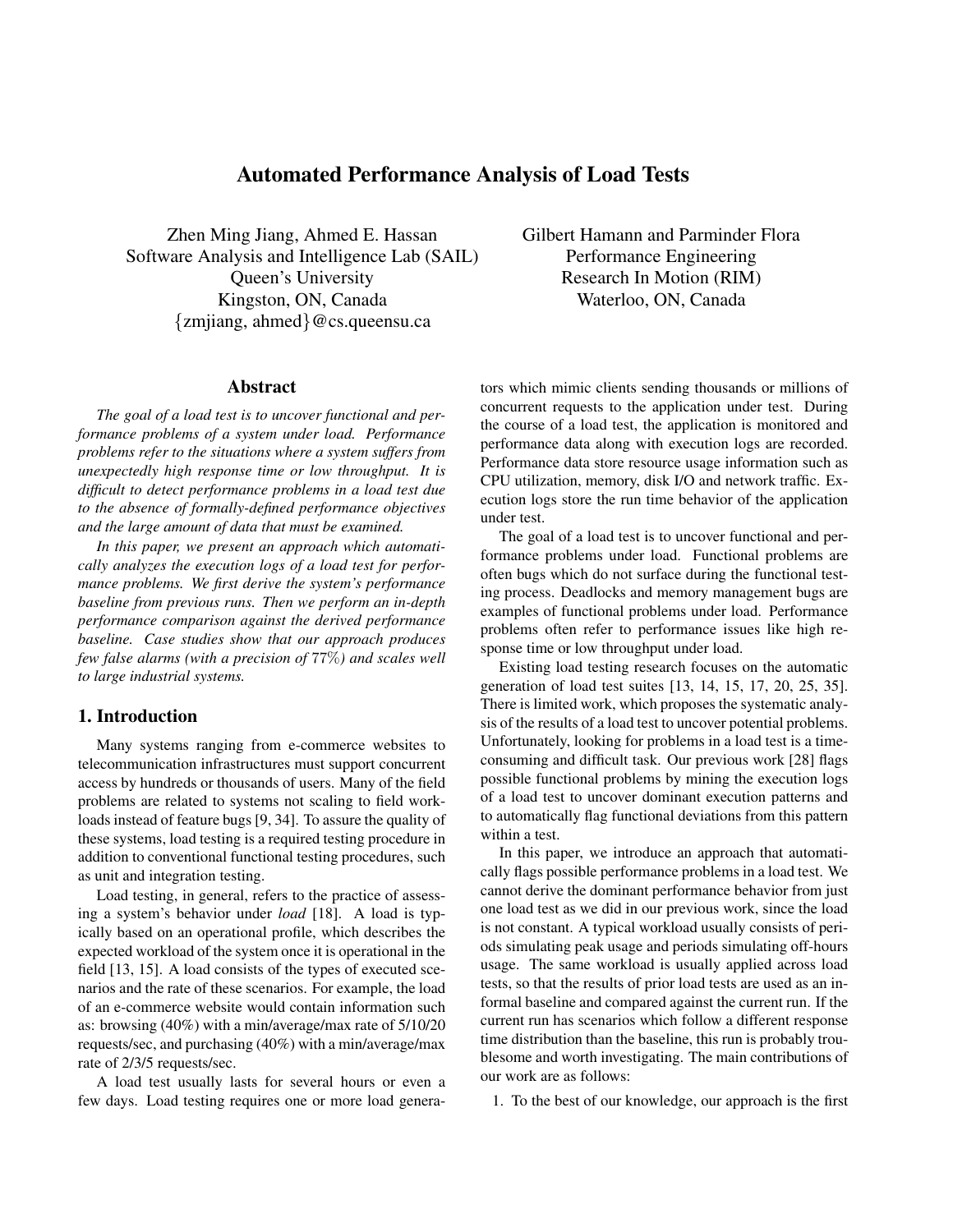work to automatically detect performance problems in the load testing results.

- 2. Our approach makes use of readily available execution logs, which avoids the need of performance impacting instrumentation [16, 22] .
- 3. Our approach automatically reports scenarios with performance problems and pin-points the performance bottlenecks within these scenarios. Case studies show that our approach scales well to large systems and produces few false alarms (with a precision of 77%).

## **Organization of the Paper**

The paper is organized as follows: Section 2 describes the current practice of performance analysis and its limitations. Section 3 shows an example of how a load tester can use our performance analysis report to analyze the performance of a load test. Section 4 describes our performance analysis approach. Section 5 presents three case studies on our performance analysis approach: two on open source applications and one on a large enterprise application. Section 6 presents some discussions and future work. Section 7 describes related work. Section 8 concludes the paper.

## 2 Current Practice of Performance Analysis

Most large enterprise applications must be load tested to ensure satisfactory performance under load. Unfortunately, looking for performance problems in a load test is a timeconsuming and difficult task, due to many of the following challenges:

Lack of Documented Performance Baselines: Correct and up-to-date system requirements rarely exist [32].

Time Pressure: Load testing is usually the last step in an already delayed release schedule which managers must speed up. Hence the time allocated to run a test, which could be days, and analyze the results is usually limited.

Monitoring Overhead: Approaches which monitor or profile an application affect the validity of performance measurements and are not practical for load testing.

Large Volume of Data: A load test, running for a few hours, generates performance data and logs that are several hundred megabytes in size. This data must be analyzed to uncover any problems in the load test.

Due to the above challenges, a load tester often uses the results of a prior load test as an informal baseline and performs high level performance checks. The following two checks are commonly used in practice:

Metrics check: A load tester examines performance metrics for large fluctuations. For example, an up-trend for the memory usage throughout a load test is a good indicator of a memory leak.

Response Time Check: Using domain knowledge, a load tester checks the response time of a few key scenarios and compares them against an informal baseline.

We believe this current practice is not efficient since it takes hours of manual analysis, nor is it sufficient since it might miss problems showing up in other scenarios.

## 3 Performance Analysis Report

The previous section discussed the challenges and limitations of the current performance analysis practices. In response, we have developed an automatically generated report, which can uncover potential performance problems. The report extracts information from the readily available execution logs and uses a previous run as an informal performance baseline to compare against.

Consider the following example. Jack, a load tester, is asked to load test a new version of an online application. He needs to determine whether the application can scale to hundreds of concurrent client requests just like the earlier version did. The application is an online pet store which supports operations like login/logout, browse, purchase and registration for new users. We now demonstrate how Jack can use our performance analysis report to uncover performance problems based on the run he did on an early release.

#### **Overall Performance Summary**

Since extra instrumentation or profiling of the application may slow it down and affect the performance measurement, Jack has to work with readily available execution logs and performance metrics.

As shown in Figure 1(a), from millions of log lines in the execution logs, our report flags 3 scenarios whose performance is statistically different than the previous run. Each row in the table corresponds to one performance deviated scenario. Among these three scenarios, there are two scenarios which are worse than the previous run (shown in red) and one scenario which is better (shown in blue). Scenarios are sorted by the degree of performance deviations from the previous run so that Jack can make best use of his time by working from the top.

Looking at the first row, Jack discovers that the first scenario has around the same throughput (5, 000 versus 5, 002 requests per second) from both runs. However, he notices that the current scenario performance is worse than the previous run, indicated by the red colour under the deviation value 0.8. The event sequence triggered by this scenario is also displayed. Each event is abbreviated using its abstracted event id  $(E_1, E_2, E_3, \text{ and } E_4)$ .

## **Visual Performance Comparison**

After gaining an overall impression about the system performance, Jack clicks the hyperlink under the deviation value to dig deeper into the performance of the first scenario. As shown in Figure 1(b), the report expands and shows a visual comparison of this scenario's performance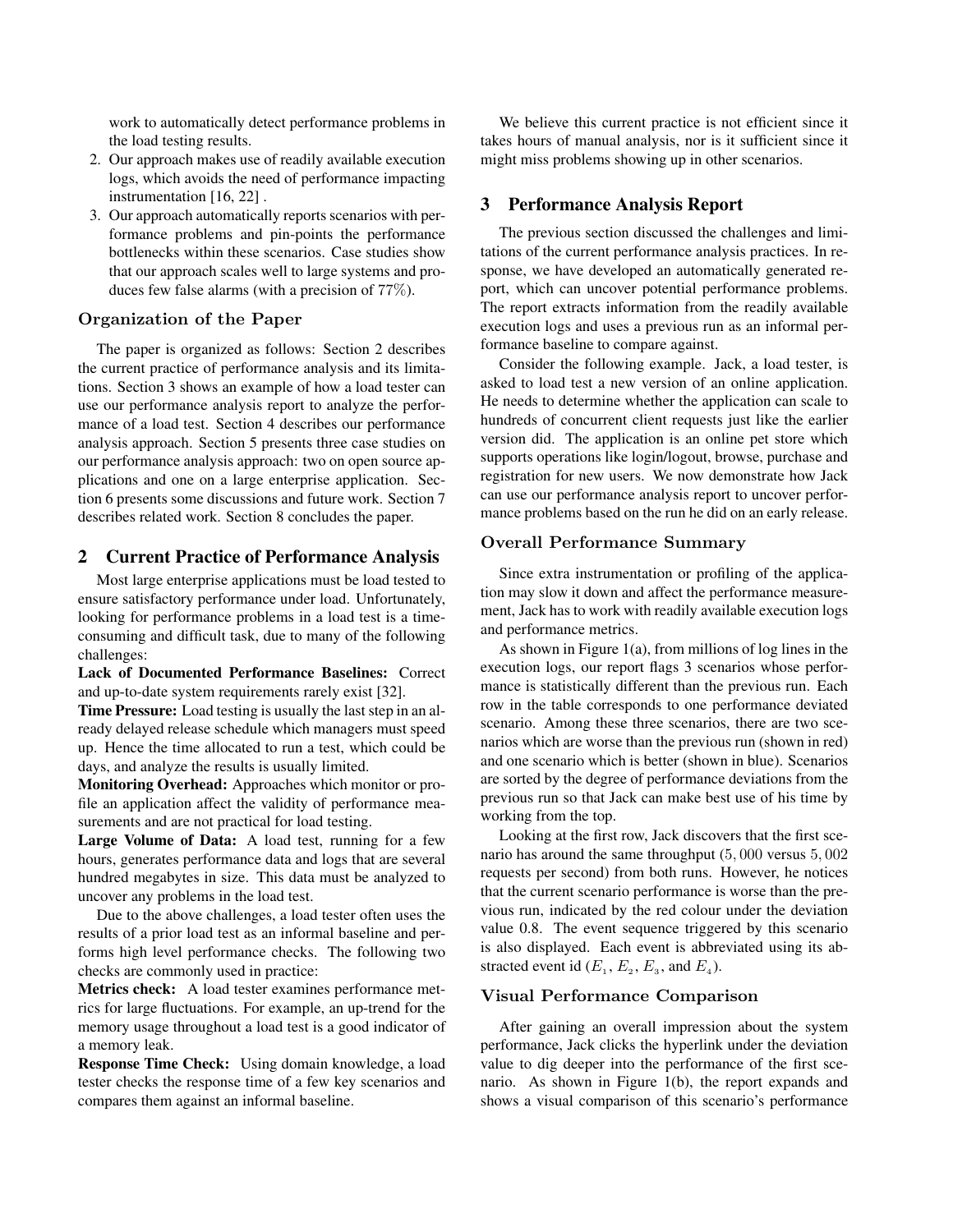

**Figure 1. An example performance analysis report**

between the two runs. He examines the two graphs seeking to answer the following two questions:

#### 1. How does the scenario performance differ?

The top graph in Figure 1(b) is a beanplot [29], which visualizes the response time distributions of the same scenario in the previous and current runs side-by-side. The left side shows the response time distribution from the previous run and the right side shows the current run. The width of the plot indicates the frequency. For example, most of the instances in the current run take about 1 second and around 0.5 second in the previous run.

After examining the beanplot, Jack now has a better idea of why this scenario is flagged: First, the majority of the cases from the current run are slower than the previous run (1 second versus 0.5 second). Second, the maximum response time from the current run is 5 seconds compared with 4 seconds from the previous run.

#### 2. How does the performance evolve over time?

The bottom graph in Figure 1(b) shows whether the system performance has degraded over the course of the load test. The horizontal axis indicates the start time of a scenario instance. The vertical axis indicates the response time of the scenario instances triggered at this moment. If more than one instances from this scenario are trigged at the same moment, the average response time from these instances is used.

For the first scenario, there are no performance degradations even though the response time fluctuates over time. Most of the time, the current run (in red) is above the previous run (in black), which again indicates that the current run is worse (i.e. slower).

#### **Stepwise Performance Diagnosis**

Once Jack gets a visual comparison of the performance differences for the first scenario, Jack clicks the link below the event sequences to find out the exact cause for the performance deviations (Figure  $1(c)$ ). Sample log lines from the execution logs are shown along with the average durations between the adjacent steps. In addition, deviations from the adjacent event pairs between the previous and current runs are also shown.

For the investigated scenario, Jack concludes that the scenario performance degradation is mostly caused by a slow down between the browsing  $(E_2)$  and purchasing  $(E_3)$ events. The average duration of this event pair jumps from 0.5 second in the previous run to 1.8 seconds in the current run. The deviation between these two events, flagged (in red), is the highest deviation (0.9) among all the event pairs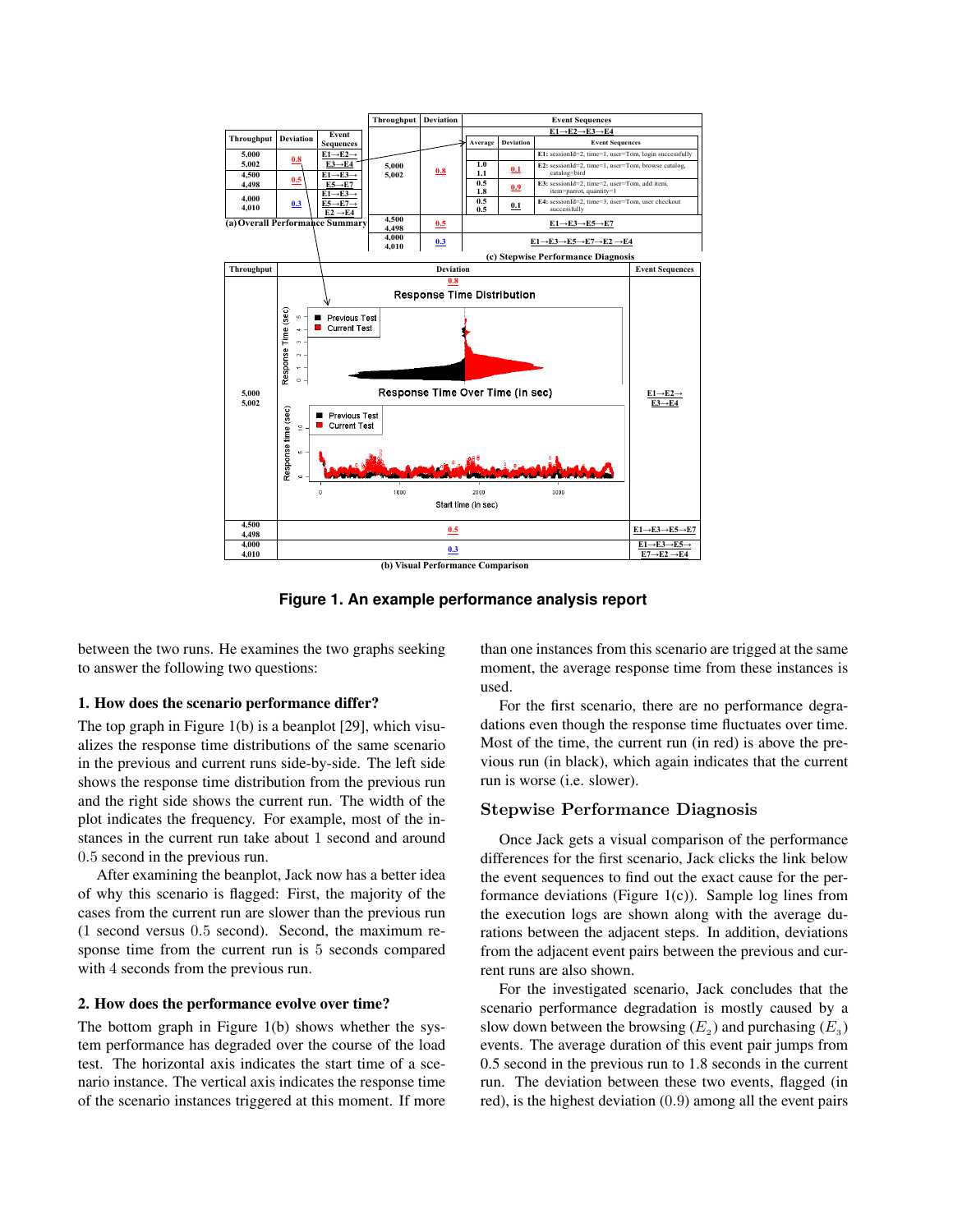in this scenario. Jack then clicks the hyperlink below the 0.9 deviation to get a visual comparison of the performance differences in the  $E_2 \rightarrow E_3$  pair. The report is again expanded to display similar graphs as in Figure 1(b) but for specific event pairs.

## **Reporting**

Based on the analysis of the first scenario, Jack concludes that there is a performance problem between the browsing and purchasing events. He then performs similar analysis on the other two scenarios. Jack can now compose an email, which explains the performance problems. The email is sent to the appropriate developers with the performance analysis report attached.

## 4. Our Approach to Create the Performance Analysis Report

We now present our approach to generate the performance analysis report discussed in Section 3. As shown in Figure 2, our approach consists of five phases. For both tests, we conduct log abstraction, sequence performance recovery and performance summarization. Then we flag the performance deviating scenarios by statistically analyzing the recovered performance data. Finally, a performance analysis report, ranked by the degree of performance deviation, is generated.

We explain our approach using the running example shown in Table 1.

#### **Phase 1. Log Abstraction**

Since additional instrumentation or profiling of the system slows down its execution, these techniques are not feasible for load testing analysis. As a result, our approach analyzes the readily available execution logs. These logs are commonly available to enable remote support or to cope with legal acts such as the "Sarbanes-Oxley Act of 2002" [5]. Such logs record software activities (e.g. "User authentication successful") and errors (e.g. "Failed to retrieve customer profile").

Table 1(a) shows the first 8 log lines from an execution log file. These logs are hard to parse and analyze automatically since they are in free-form with no strict format and use a large vocabulary of words. Logs contain a great deal of redundancy. For example, even though the first and second log lines are triggered by the same event in the code, they are different yet have similar structure to each other. We aim to remove the redundancy in the logs by abstracting log lines into execution events. We have developed a technique [27] which exploits the common structure among the log lines: each log line is a mixture of static and dynamic information. The static information describes the execution event (i.e., the context), whereas the varying parts (i.e., dynamic) are parameter values generated at runtime.

Dynamic information, specific to the particular occurrence of an event, causes the same execution event to result in different log lines.

The log lines in Table 1(a) are abstracted into 6 execution events shown in Table 1(b). The "\$v" sign indicates a dynamic value.

#### **Phase 2. Sequence Performance Recovery**

As the system handles concurrent client requests, log lines from different scenarios are intermixed with each other in the execution logs. As shown in Table  $1(a)$ , scenarios related to users Tom, John and Mike are mangled together. Furthermore, some log lines (e.g., the 8th log line), which only output the system status information, are not related to any customer scenarios. These log lines should be filtered from our performance analysis.

In order to recover the performance from all the customer scenarios, we need to first recover the event sequences. We recover the sequences by linking the appropriate parameter values.

The first phase abstracts each log line into an execution event. Here, we use the dynamic values (\$v) as well as their parameter names in the execution event. The parameter name-value pairs are used to link the related log lines into sequences. For example, the first line contains 3 parameter name-value pairs: sessionId with value 1, time with value 1, and user with value John.

Table 1(c) shows the results after extracting and linking information from the log lines using the sessionId values of the log lines in Table 1(a). For example, the second  $(E_1)$ , third  $(E_2)$ , fourth  $(E_2)$ , and sixth  $(E_4)$  log lines all share the same sessionId (2), so we group them together. The 8th log line in Table 1(a) corresponds to a periodic health check event, which has no sessionId and is used to determine if the system is alive. This log line is filtered out.

The performance of the recovered sequence is calculated by taking the time difference between the first and the last events. In our running example, the overall response time of the sequence  $(E_1 \rightarrow E_2 \rightarrow E_3 \rightarrow E_4)$  with session  $Id = 2$ is 2 seconds. Since there is only one log line with sessionId 3, there is no duration information for this session.

The durations between every adjacent event pair are also calculated. The pairwise duration information is used later for stepwise performance diagnosis. The time duration between the first two events ( $E_1$  from the 2nd log line and  $E_2$ ) from the 3rd log line) is 0 seconds, and so on.

#### **Phase 3. Performance Summarization**

The previous phase has recovered the performance from the individual sequences. Identical event sequences correspond to the same scenario. As a load test repeatedly executes scenarios over and over, the sequence  $E_1 \rightarrow E_2 \rightarrow$  $E_3 \rightarrow E_4$  can appear multiple times. In the third phase, we summarize the performance of each scenario.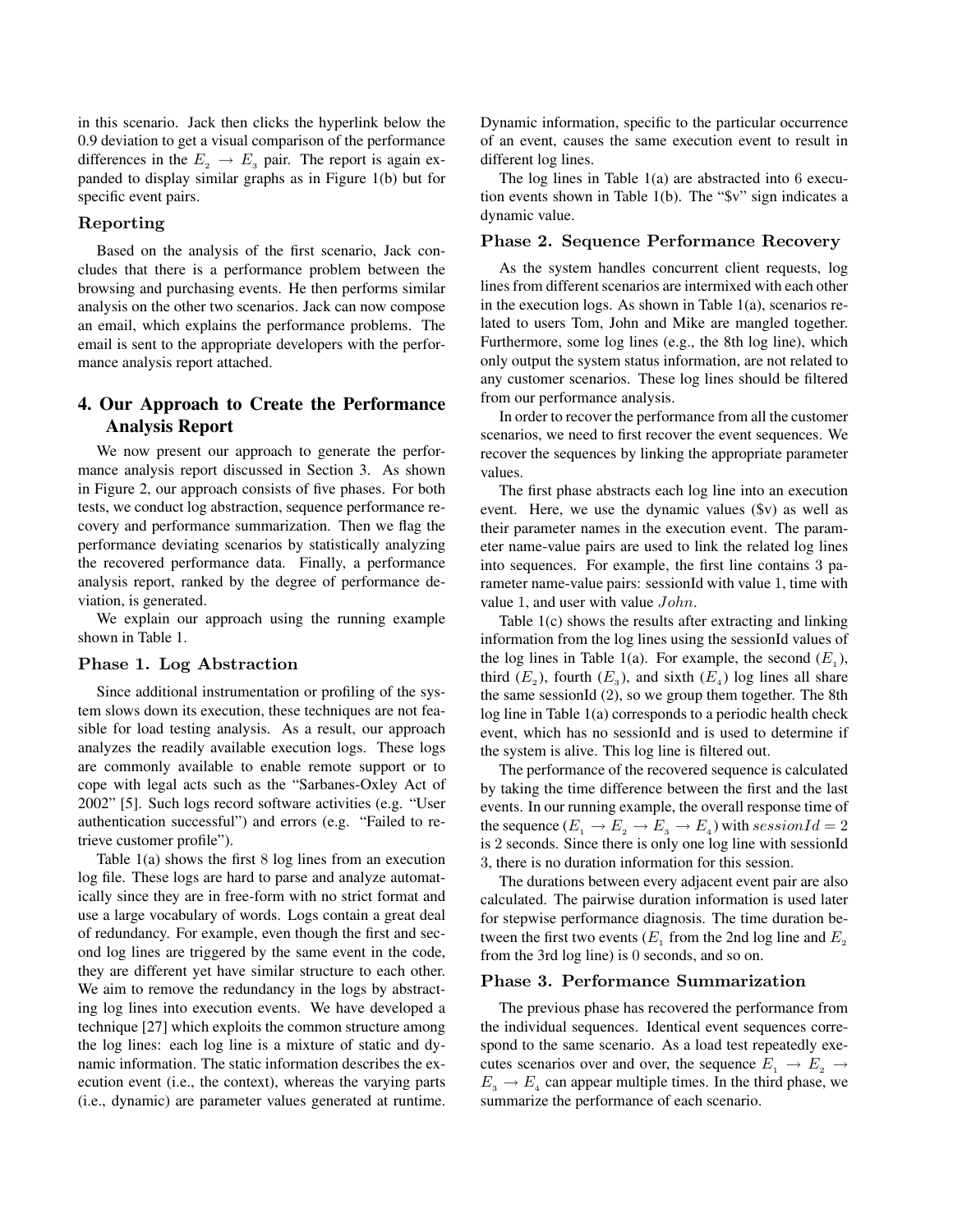

**Figure 2. Our Approach to Generate the Performance Analysis Report**

Tables  $1(a)$ ,  $1(b)$  and  $1(c)$  only process the first 8 log lines from the logs. Execution logs usually contain millions of lines. Table 1(d) shows an example of the summarized scenario performance using the entire execution logs. In total, we have 2 scenarios. The first scenario  $(E_1 \rightarrow E_2 \rightarrow E_3 \rightarrow E_4)$  occurs 300 times. Among them, 100 times occurs with a duration of 2 seconds and 200 times with 3 seconds. The performance of the adjacent event pairs from each scenario is also summarized. For example, the event pair  $E_2 \rightarrow E_3$  from the first scenario takes on average 1.7 seconds. Among the total 300 occurrences of this event pair in this scenario, it takes 1 second in 100 times and 2 seconds in the other 200 times.

#### **Phase 4. Statistical Analysis**

Phrase 3 uncovers the performance of all the scenarios from the previous and current runs. The fourth phase evaluates the overall performance of each scenario and pin-points the performance deviating event-pairs.

We compare each scenario's performance in the previous and current runs using a statistical test. We use the unpaired student-t test to compare the scenario response time distributions from the previous run against the current run. Furthermore, we use a modified student-t test [26], which outputs a confidence interval. Compared with hypothesis testing, whose output only answers whether the two distributions are statistically the same, a confidence interval also provides possible ranges. Depending on the relative position of the confidence interval to zero, we can tell which run has better performance (i.e. timing) for this scenario. We only show the scenarios, whose performance is statistically different between the two runs, in our report.

Once the scenarios with deviated performance are flagged, we need to pin-point the event pairs which cause the performance deviations. We achieve this by applying the same statistical test on all the adjacent event pairs. For example, for the flagged scenario ( $E_1 \rightarrow E_2 \rightarrow E_3 \rightarrow E_4$ ), we compare the performance of  $E_1 \rightarrow E_2, E_2 \rightarrow E_3$ , and  $E_3 \rightarrow E_4$  between the previous and the current runs.

#### **Phase 5. Report Generation**

As the load tester has limited time, we rank the potentially troublesome scenarios to help him prioritize his time. We rank each scenario by the degree of the performance deviation between the previous and current runs.

Cosine distance, which measures the degree of similarity between two distributions, outputs a value between 0 and 1. If the two distributions are very similar, the cosine distance is close to 1. If they are very different, the cosine distance is close to 0. As deviation is the opposite of similarity, we use the following formula to calculate the deviation:

$$
deviation(P, C) = 1 - cosine(P, C)
$$
 (1)

$$
cosine(P, C) = \frac{\sum_{x} P(x)C(x)}{\sqrt{\sum_{x} P(x)^{2}} \sqrt{\sum_{x} C(x)^{2}}}
$$
 (2)

Note that  $P(x)$  and  $C(x)$  correspond to the number of instances in the previous and current runs which have response time x for a particular scenario/ For example, if the cosine distance of the first scenario in Table 1(d) is 0.2, their deviation value is 0.8.

## 5. Case Studies

We conducted 3 case studies on 3 different systems (2 open source applications and 1 large enterprise application). We seek to verify whether our performance analysis report can help load testers in their usual tasks. As our approach only flags the performance deviated scenarios, it is up to his knowledge to decide whether the deviated performance leads to performance problems.

We use precision to evaluate the performance of our approach. The precision is defined as follows:

$$
precision(\%) = (1 - \frac{\# \text{ of false alarm scenarios}}{Total \# \text{ of flagged scenarios}}) \times 100\%
$$

Multiple scenarios with deviating performance can be caused by the same performance problem, which can be an indication of the impact of this problem. If a flagged scenario does not lead to a performance problem, then this scenario is considered as a false alarm.

A load tester conducts and analyzes a load test of an evolving system seeking to accomplish many of the following tasks: to recommend optimal system settings, to certify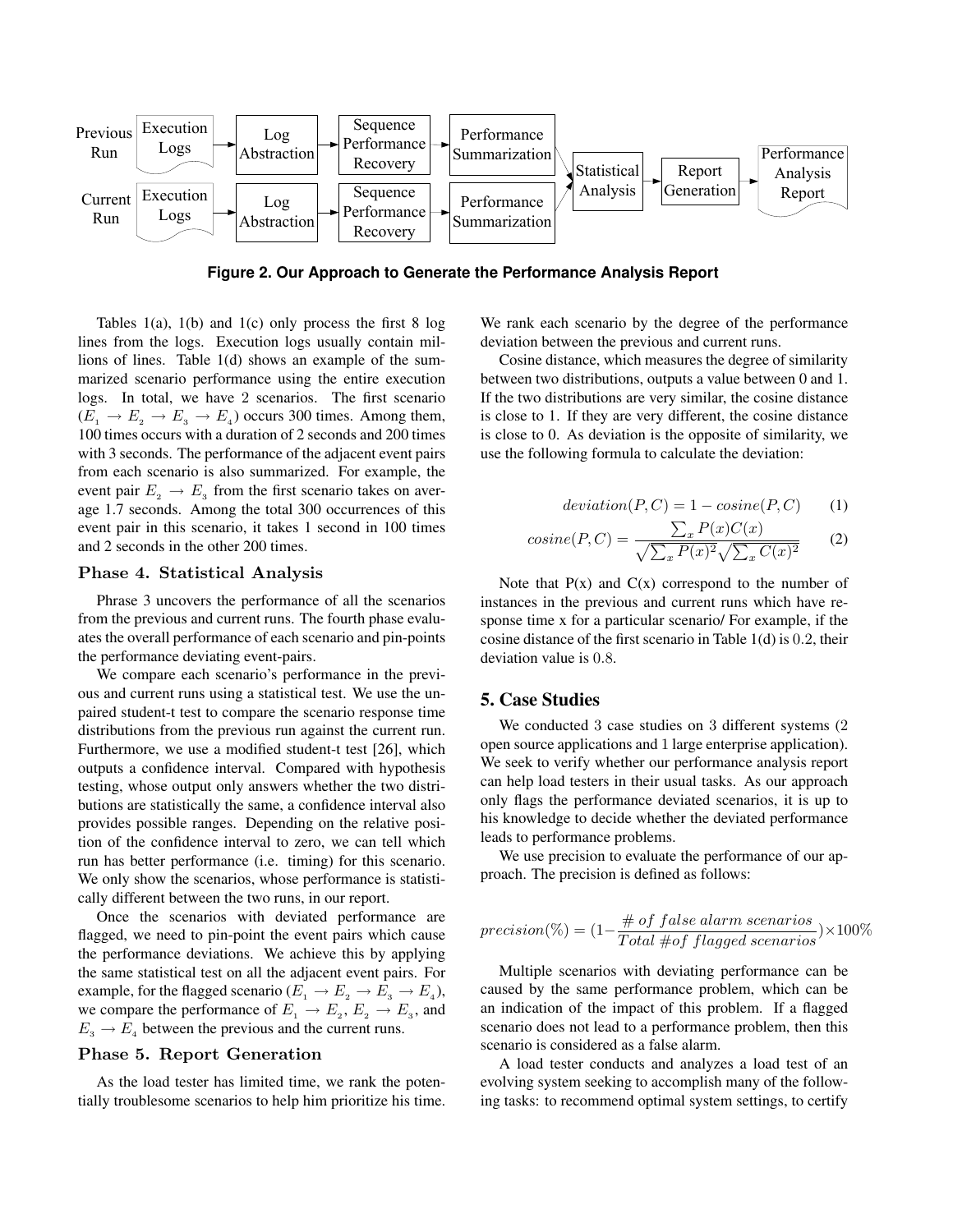

**Table 1. The Running Example**

software/hardware platforms, and to study the impact of design changes. We use this to structure our case study. For each study, we first give a brief description of the studied system and an overview of the task which the load tester needs to complete. Then we explain the steps to conduct the experiments and data collection procedure. Finally, we present our results and conclusions.

Our performance analysis prototype is written in Perl and uses R [7] to generate the graphs.

## **Task 1: Recommending Optimal Configurations**

Enterprise systems interact often with other software components like databases or mail servers. Sub-optimal configurations of these components can impact the performance of the system. A load tester needs to explore these configurations and provide recommendations for deployment. In this task, we use the Dell DVD Store (DS2) as our case study system.

#### Studied System: the Dell DVD Store

The Dell DVD Store (DS2) application is an open source online application used for benchmarking Dell hardware. [6]. DS2 provides basic e-commerce functionality, including: user registration, user login, product search, and item purchase.

DS2 contains a database, a load generator and a web application. It comes in different distribution packages which support various web platforms (e.g. Apache Tomcat or JBoss) and database vendors (MySQL, Microsoft SQL Server, and Oracle). The web application consists of four JSP pages which interact with the database and display dynamic contents. The DS2 load generator supports a range

of configuration parameters to specify the workload. In this task, we use MySQL as the backend database and Apache Tomcat as our web server engine.

#### Goal: Recommending Optimal MySQL Configuration

We seek to evaluate the performance impact due to the following two software configuration options for the MySQL database:

Caching: Whether to cache the query results or not;

Storage Engines: Whether to use MyISAM or InnoDB as the storage engine.

#### Experiments and Data Collections

DS2 has no logs, thus we manually instrumented its four JSP pages. We run 4 one-hour load tests: InnoDB with and without query caching, and MyISAM with and without caching. All 4 runs are exercised under the same workload and are all conducted on a single core CPU machine with 1 GB of RAM and a 5, 400 rpm hard disk. Each test generated over 120, 000 log lines.

#### Result Analysis and Conclusions

We conduct the performance analyses on the results of these 4 runs.

To determine the performance impact of caching, we perform two comparisons. First, we compare the results from InnoDB with/without caching, then MyISAM with/without caching. We use the session ids to recover the sequences. Both of our performance analysis reports have flagged 18 performance deviated scenarios. Examining the stepwise performance diagnosis sub-tables across all the event pairs, we find events, which invoke database operations, perform better with caching enabled.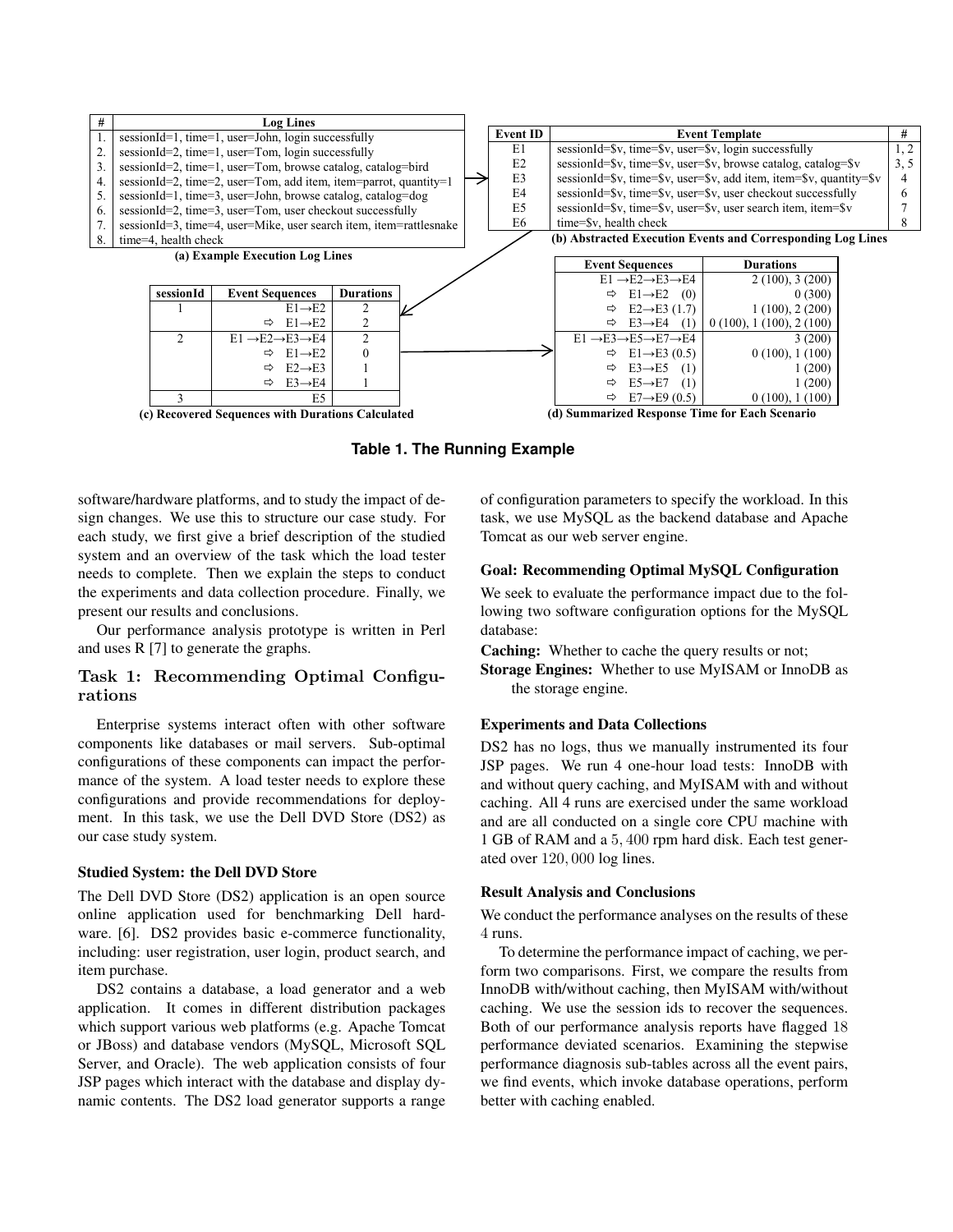To determine the performance impact of different storage engines, we compare the results from MySQL configured with MyISAM engine against those with the InnoDB engine. Since our previous analysis shows that enabling caching yields better performance, we only compare the two runs with caching enabled. Again, 18 scenarios are flagged. By investigating stepwise performance diagnosis sub-tables, we find database-related events perform better with the InnoDB engine. Our finding agrees with prior benchmark studies [4].

Using our performance analysis reports, we conclude that DS2 should be deployed with the following MySQL configurations to achieve optimal performance: InnoDB as the storage engine and cache-enabled. The precision is 100% among all three performance analysis reports.

## **Task 2. Certifying Software/Hardware Platforms**

Nowadays, systems support various software platforms (e.g., operating systems) as well as hardware platforms. A load tester needs to check whether a system under test can make optimal use of the available services and resources. In this task, we use the JPetStore as our case study system.

#### Studied System: JPetStore

JPetStore [2] is a larger and more complex open source web application relative to DS2. Unlike Sun's original version of Pet Store which is more focused on demonstrating the capability of the J2EE platform, JPetStore is a reimplementation with a more efficient design [3] and is targeted on benchmarking the J2EE platform against other web platforms such as .Net. Unlike DS2 which embeds all the application logic into the JSP code, JPetStore uses the "Model-View-Controller" framework and XML files for object/relational mappings. In this task, we have deployed the JPetStore application on Apache Tomcat and used MySQL as the database backend.

#### Goal: Certifying a Multicore Server

In this case study, we seek to certify the hardware platform by checking whether there is a performance gain by migrating JPetStore from a single core machine to a more powerful multi-core server.

#### Experiments and Data Collection

As JPetStore does not come with a load generator, we use Webload [8], an open source web load testing tool, to load test the application. Using Webload, we have recorded a single customer scenario for replay during load testing. In addition, we configure the Webload so that it incrementally increases the workload as the load test progresses.

On each hardware platform, we conduct one one-hour run. The first run uses one machine which has a single CPU

with 1G of memory and one 5, 400 rpm hard-disk. The second run uses another machine which has a Quad-Core CPU with 8G of memory and one 7, 200 rpm hard-disk. Both runs generate over 770, 000 log lines.

#### Result Analysis and Conclusions

Figure 3 shows the performance analysis report for JPet-Store. The report has flagged our only scenario. The colour of deviation (blue) shows that the run on the Quad-core machine statistically out-performs the run on the single CPU machine. However, the visual comparison of the two runs reveals that:

- 1. The contrast of the maximum and minimum response time from both runs is very large, especially for the run on the multi-core server. As shown in the beanplot of Figure 3, the minimum response time for the Quadcore machine is around 30 seconds and maximum is around 200 seconds.
- 2. As shown in the lower graph of Figure 3, both runs slow down as the load test progresses due to the steady increase in the workload. However, the response time on the Quad-core machine during the last few seconds is about 3 times longer than the single core machine during heavy load (around 200 seconds on the Quadcore machine versus around 80 seconds on the single core machine).

We repeat both runs and still obtain the same patterns. Through close examination of the stepwise performance diagnosis sub-table in our report, we reveal a MySQL performance bug. The MySQL InnoDB storage engine has trouble scaling to multi-core machines. Our finding is confirmed by MySQL developer postings [1].

Using our performance analysis approach, we conclude that the JPetStore performance improves on a more powerful machine. However, there is a MySQL performance bug which prohibits the efficient use of the multi-core hardware architecture under heavy load. The precision of this report is 100%.

## **Task 3. Studying the Impact of System Changes**

Systems are constantly undergoing maintenance changes to fix bugs and to cope with new standards or new interfaces. Changes can cause suboptimal system performance. In this task, we use a large enterprise application as our case study system.

#### Studied System: A Large Enterprise Application

The system we studied is a large distributed enterprise application. This application supports a large number of scenarios which are used by thousands of users simultaneously.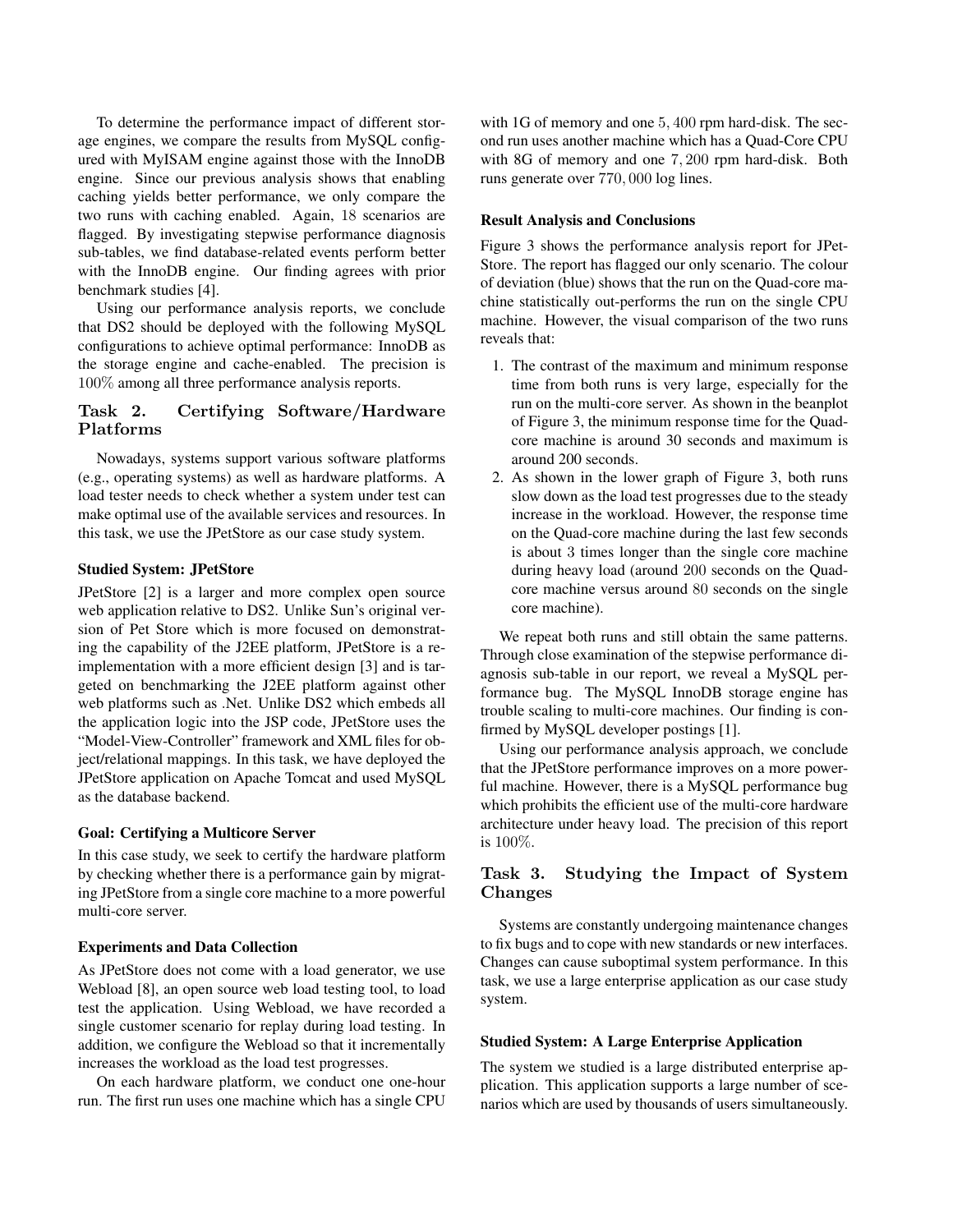

**Figure 3. The performance analysis report on JPetStore**

## Goal: Evaluating Different Software Designs

There is a new software build which uses a different communication mechanism. We want to determine the performance impact of the new design.

## Experiments and Data Collection

A load tester has conducted the experiments. Two 8-hour load tests are run on different software builds under the same load. Both runs generate over 2 million log lines.

## Result Analysis and Conclusions

This is a large enterprise application with readily available execution logs. After briefly going through the log lines, we find three main parameters which can be used to link log lines to form scenarios.

Our report flags around 30 performance deviating scenarios. Most of the scenarios are executed more than 4, 000 times. Our report reveals that the current build performs worse than the previous build. Examining the step-wise performance diagnosis sub-tables, this load tester is able to pinpoint the performance deviating steps and to subsequently identify the performance problems of the new design.

Our performance analysis report has a precision of 77%. A few flagged sequences are not scenarios. Thus, false alarms are caused by the random time intervals between the adjacent event pairs.

We conclude that our performance analysis report has helped the load tester evaluate the performance impact of different designs. The precision of our performance analysis report is 77%.

## 6. Discussion and Future Work

In this section, we discuss our results and future work.

## Performance Comparisons

Our approach uses results from a prior run as an informal performance baseline. The performance baseline can also be derived from the data in one or more runs. For example, we can form the performance baseline by combining the results from 10 runs conducted last year. The large resulting data is more desirable to infer the past common performance behavior.

We believe both the performance improving and degrading scenarios are worth investigating for two reasons. First, a load tester needs to verify the performance bug fixes by comparing the current run against a test which suffers from performance problems. In this case, the performance improvement cases are also of interest to him. Second, we do not want to miss potential performance problems. Take our JPetStore case study for example. Performance on a powerful server is generally better but suffers from severe slow down under stress conditions.

## Scenario Recovery

Our approach requires some manual work at the beginning as we need to find what are the identifying parameters in the logs. This is a one-time effort and requires minimal effort. These parameters can either be obtained by asking a domain expert or by skimming through the logs.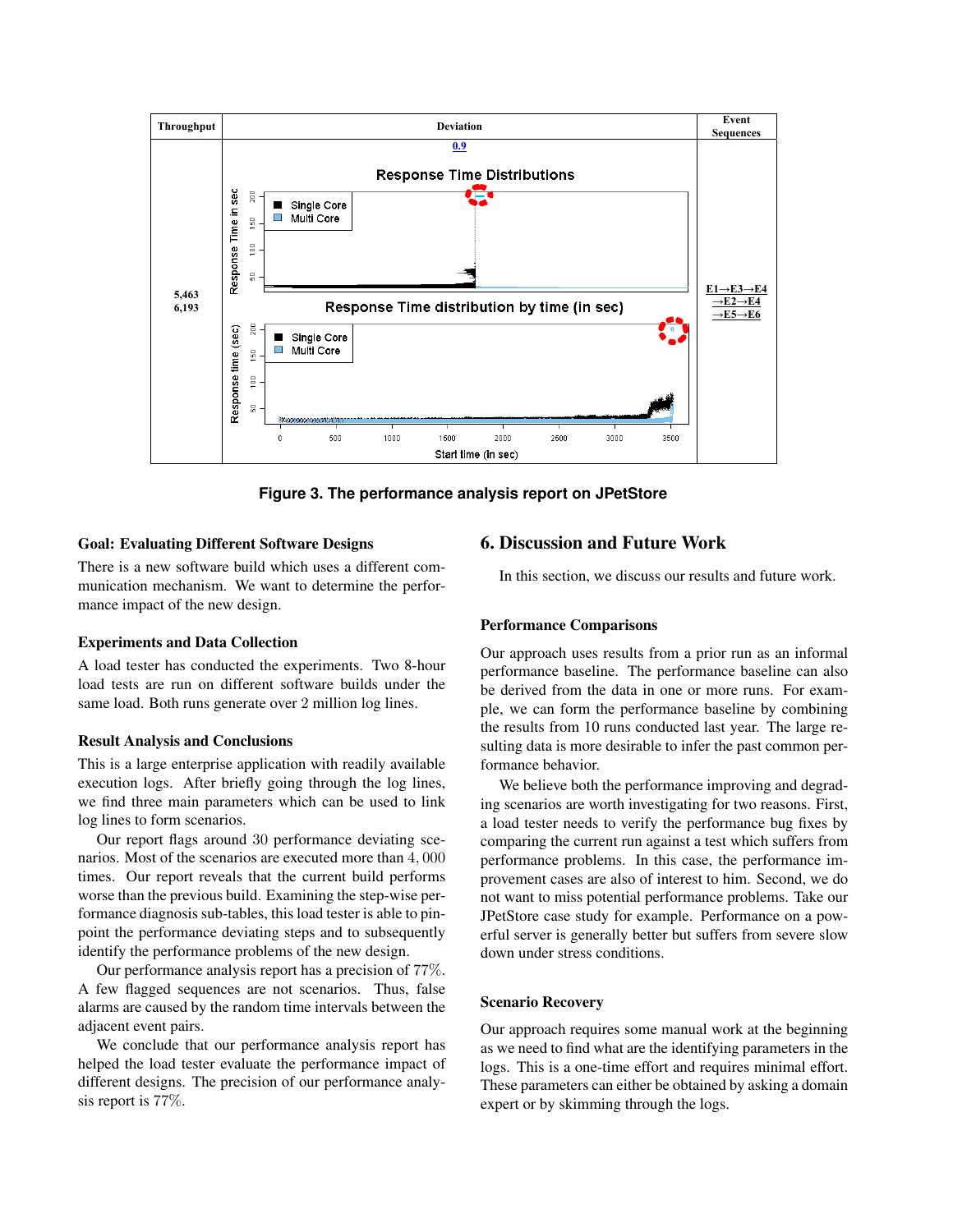#### Statistical Analysis

Our approach uses a student-t test to compare the response time distributions. A student t-test is a parametric statistical test which assumes that the response time is normally distributed. Non-parametric statistical tests, like the Kolmogorov-Smirnov test [19], can also be used in our analysis. These tests hold no assumptions about the distribution of the data. Parametric tests are less strict than nonparametric tests. In other words, non-parametric tests tend to say there are no statistical differences between two data sets whereas the parametric tests would indicate a statistical significant difference. We choose to use the less strict student t-test, since we want to find all the possible performance problems. Furthermore, we have also tried using the Kolmogorov-Smirnov test to verify the findings in our case studies. We find that Kolmogorov-Smirnov test results agree with the student-t test. This finding confirms with the results reported by Bulej et al. [21].

#### Analyzing System Performance Using Execution Logs

Our approach uses readily available execution logs and infers system performance based on the time differences between log lines. Therefore, our approach is limited by the granularity of the log lines. Furthermore, we assume that logs are relatively stable over time. This assumption holds true for many industrial systems. Since the logs are already processed by many other tools, log changes are usually minimized. In the future, we plan to apply approximate matching on different sequences between runs.

#### New Scenarios

Since there are no formal performance objectives or data from previous runs for new scenarios, our current approach will not analyze them. In the future, we plan to infer the expected scenario performance based on existing scenarios.

## 7 Related Work

We discuss two areas of related work.

## Load Testing

Most existing load testing research focuses on the automatic generation of load test suites [13, 14, 15, 17, 20, 25, 35]. Our previous work [28] focuses on automatically uncovering functional problems in a load test. Bulej et al. [21] propose the concept of regression benchmarking as a variant of regression testing for performance regression. Regression benchmarking compares the performance across different versions of the systems using the same benchmarking suite. Our work is an improvement over the regression benchmarking in four aspects. First, our approach recovers the scenarios automatically without specification. Second, our approach is more fine-grained, as we analyze the performance of the scenarios as well as the individual steps in each scenario. Third, our approach minimizes the amount of manual processing. Fourth, the reported problems in our performance analysis report are ranked so that a load tester can prioritize his efforts and make optimal use of his time.

#### Automated Performance Monitoring and Analysis of Production Systems

Automated performance monitoring and analysis of production systems can be divided into two subcategories: analyzing the performance metrics and analyzing the logs.

The following work analyzes the performance metrics: Avritzer et al. [12, 11] propose various algorithms to detect the need for software rejuvenation by monitoring the changing values of various system metrics. Mi et al. [23, 31] and Cohen et al. [24, 36] develop application signatures based on the various system metrics (like CPU, memory). The application metrics are further used for efficient capacity planning and anomaly detection. The main difference between these approaches and ours is that we use execution logs for our analysis. Compared with system metrics, execution logs provide more in-depth domain specific information.

The following work analyzes the readily logs with no additional instrumentations: Aguilera et al. [10, 33] developed various algorithms to perform black-box performance debugging on distributed systems. They use the header information on the TCP packet traces (source, destination and time) to infer the dominant causal paths through a distributed system. Unfortunately, the accuracy of the inferred causal paths decreases as the degree of parallelism increases. This is not ideal for load testing analysis as there are many message exchanges occurring simultaneously. Marwede et al. [30] use the timing anomaly to automatically uncover functional problems.

#### 8. Conclusions

It is difficult to conduct a performance analysis of load testing results due to the absence of a documented performance baseline, time pressure, monitoring overhead and large volume of data. In this paper, we propose an approach which automatically flags possible problems by adopting a previous run as a performance baseline and comparing against it. Our approach is easy to adopt and scales well to large systems with high precision (77%).

## Acknowledgement

We are grateful to Research In Motion (RIM) for providing access to the enterprise application used in our case study. The findings and opinions expressed in this paper are those of the authors and do not necessarily represent or reflect those of RIM and/or its subsidiaries and affiliates.